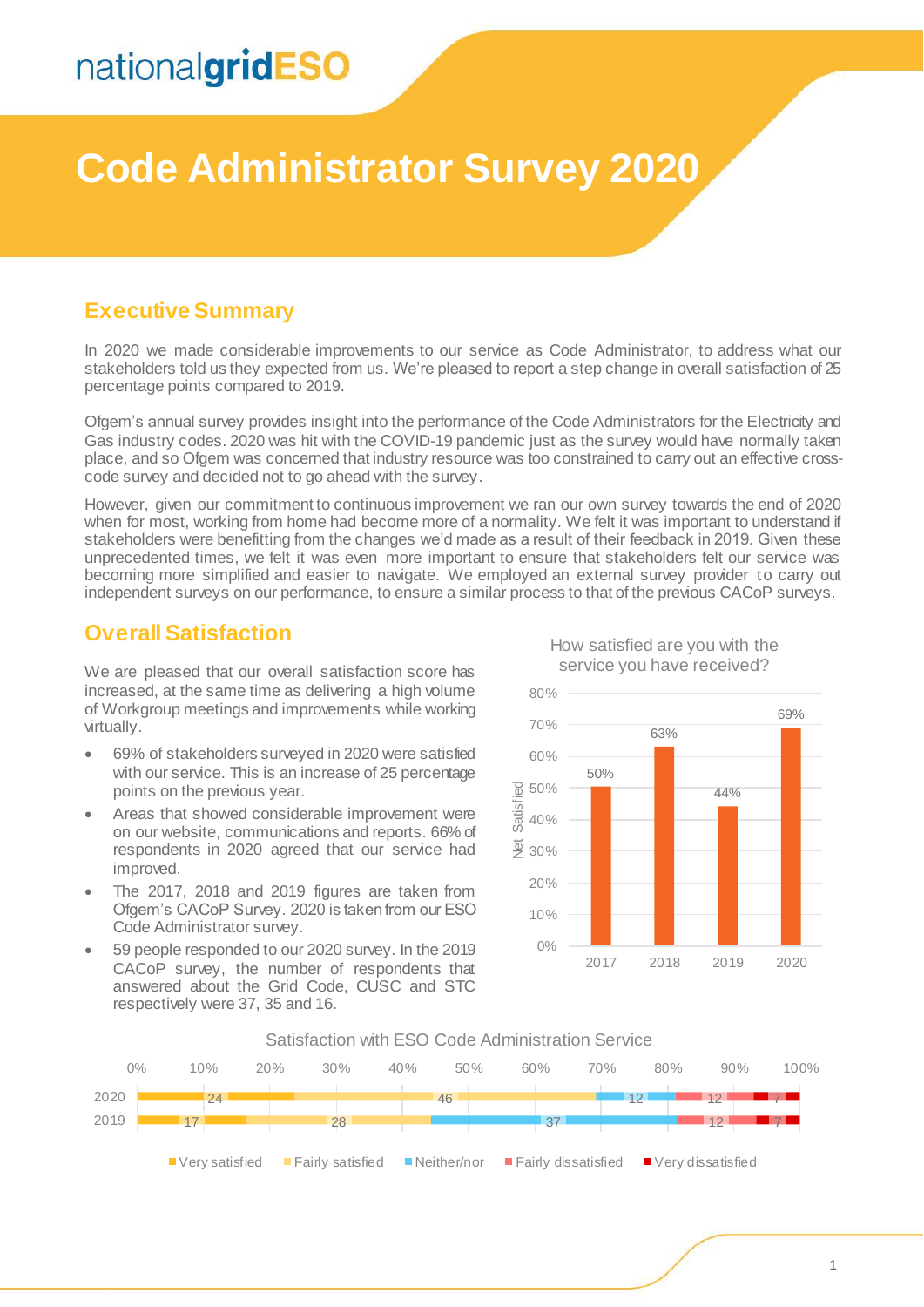## **How did we change?**

We took the feedback from the 2019 survey, as well as our own data, to put together an internal improvement plan and create Forward Plan deliverables that would not only remedy some of the main industry frustrations but stretch us to think about what else would benefit stakeholders. The below table summarises the key feedback themes from 2019, how we addressed them and what our stakeholders say now.

#### **Key feedback We addressed it by: What our stakeholders say now: themes 2019:**

| difficult to read                                              | Our reports were Consulted with panels •<br>& other stakeholders,<br>took on board CACoP<br>survey feedback and<br>created a new look<br>template or our reports<br>modification<br>and<br>Positive<br>proposals.<br>feedback<br>received. •<br>Ongoing consultation<br>and refinement with<br>stakeholders to ensure<br>it meets expectations. |                                                | There was a lot of repetition in the previous documents and<br>they genuinely tried to bring those reports together. The<br>information has been structured well.<br>Better laid out and better templates. Clearer to understand<br>what is going on.<br>Clarity and trying to make complicated things as simple as<br>possible to digest.<br>Good background info on mods that allows those not familiar<br>with the topic to understand it in a concise and efficient way.<br>Written more clearly and more simple.<br>They are shorter and more concise, which is a lot easier to<br>read and understand.                                                                                        |
|----------------------------------------------------------------|-------------------------------------------------------------------------------------------------------------------------------------------------------------------------------------------------------------------------------------------------------------------------------------------------------------------------------------------------|------------------------------------------------|-----------------------------------------------------------------------------------------------------------------------------------------------------------------------------------------------------------------------------------------------------------------------------------------------------------------------------------------------------------------------------------------------------------------------------------------------------------------------------------------------------------------------------------------------------------------------------------------------------------------------------------------------------------------------------------------------------|
| Our website was We<br>out of date, hard working<br>to navigate | invested<br>$in \bullet$<br>with<br>an<br>external<br>to<br>agency<br>rework<br>codes<br>our<br>We<br>pages.<br>consolidated<br>information, made it<br>more transparent and<br>friendly. $\bullet$<br>user<br>Feedback has been<br>positive.                                                                                                   | $\ddot{\phantom{0}}$<br>$\bullet$<br>$\bullet$ | A lot better, easier to use and information contained is a lot<br>more user friendly.<br>Easier to find things and all the codes seem to be structured.<br>The performance of the website seems to have improved, as<br>in it is quicker. The organisation of it is the most improved.<br>Easy to find modification tracker and navigate through live<br>mods<br>It feels more up to date than it did. You never felt you was<br>finding the correct document before.<br>Some of the items are easier to find whereas before you had<br>to dig for it. It is more structured now and find things even when<br>you don't know where to look.<br>More accessible and uses more of clear/plain English |
| with our role as a robust<br>critical friend                   | We could do more We have created a .<br>process<br>to<br>with<br>engage<br>modification proposers<br>at an early stage and<br>help to guide them<br>through the process.                                                                                                                                                                        | $\bullet$<br>$\bullet$<br>$\bullet$            | The individual I dealt with put a lot of effort in guiding us<br>through the process we need to comply with. On an individual<br>basis, we get a lot of good help.<br>The level of support, responsiveness and professionalism is<br>always high.<br>We have a good relationship, very professional and this year<br>national grid have been transparent and open and provided<br>good information.<br>We have had good responses and open and honest<br>engagements with NGESO that have resulted in positive<br>outcomes for both parties.<br>With the codes I have been involved in, they dealt with them<br>really well and efficiently.                                                        |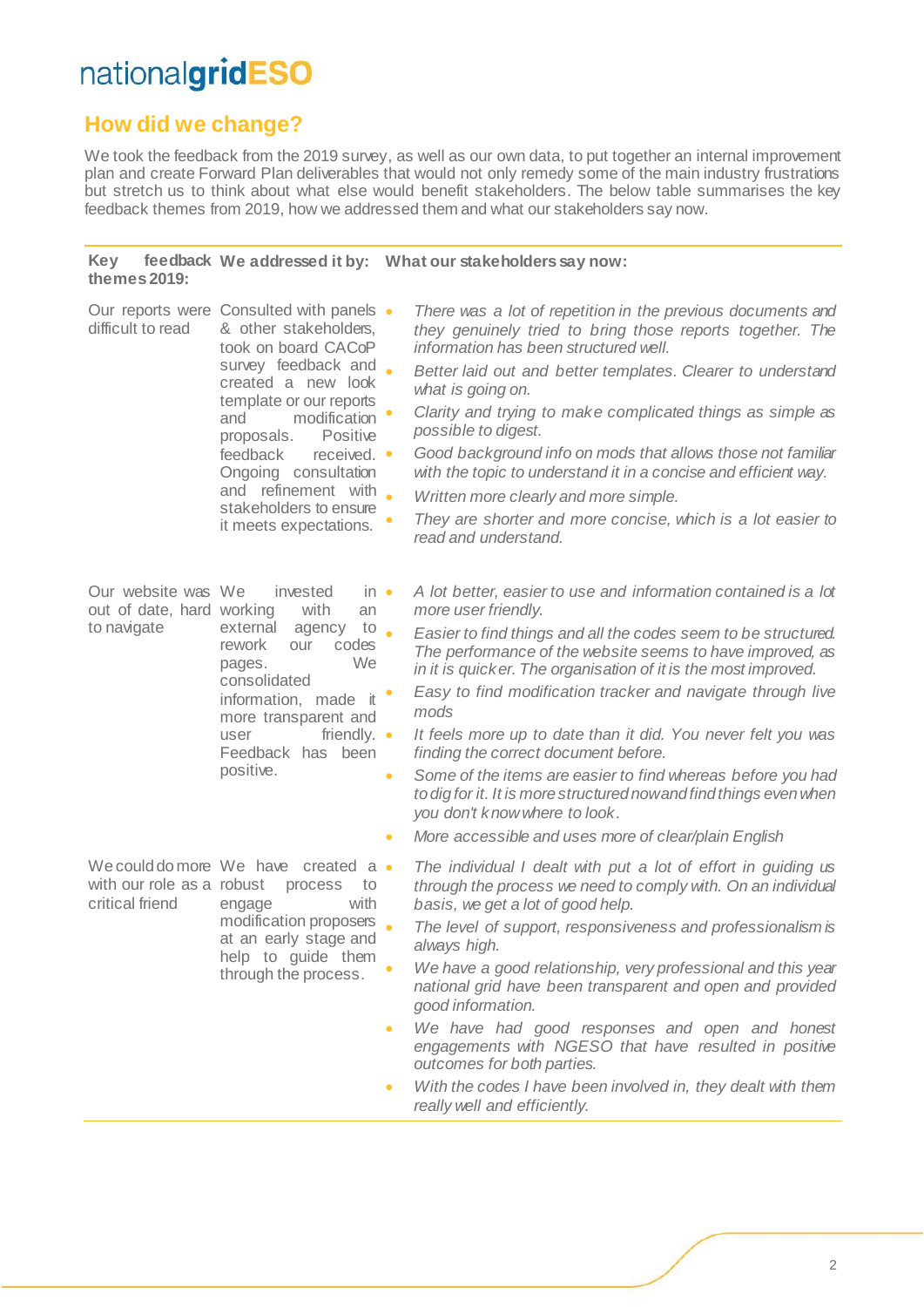## **Summary of key improvement areas**



Comparison of key areas 2019 - 2020 (% NET Agree)



79% of respondents felt that the Code Administrator team has listened to and acted on improvements suggested by stakeholders, whether that be some, most or all improvements. 66% say that our service has improved. This demonstrates a clear step-change in performance as a Code Administrator.

## **The number of modifications being raised**

- There is an overall increase in the number of modifications raised since 2015.
- In 20/21 a number of significant modifications were raised, which needed Workgroups. This explains why the graphs below show the amount of Workgroups is higher than the amount of modifications raised for 2021. It could be drawn from this data that there has been a decrease in the number of modification proposals in 20/21 because only the highest priority modifications have been able to progress.
- Even with administrating a similar high volume of workgroups as 19/20, we have still achieved an increased level of satisfaction from our stakeholders in our 2020 survey.